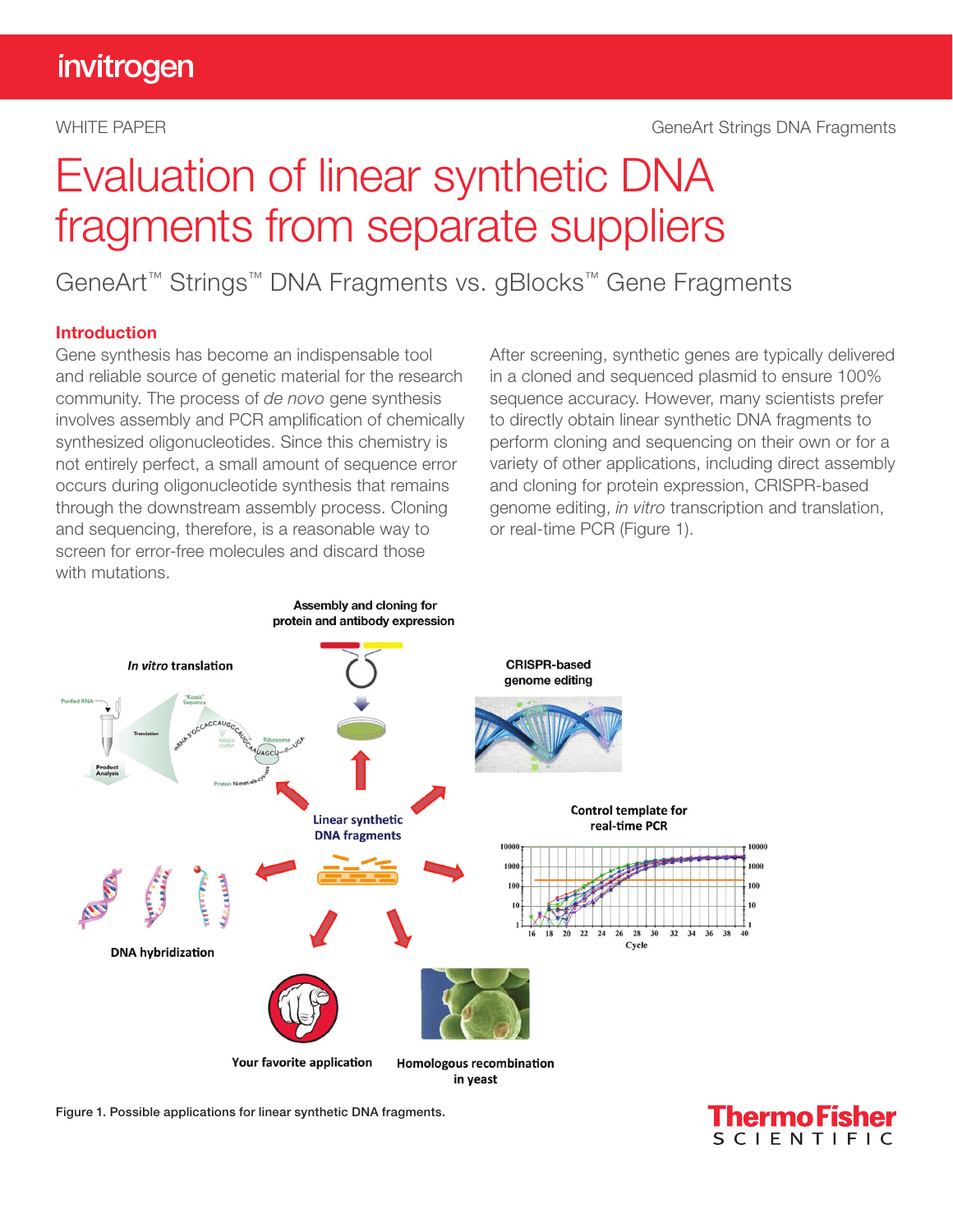### GeneArt Strings DNA Fragments and gBlocks Gene Fragments

GeneArt Strings DNA Fragments were introduced in 2013 to meet this growing demand for less expensive alternatives to complete gene synthesis, while providing the same benefits of design flexibility and sequence optimization. They are uncloned, doublestranded, sequence-verified linear DNA fragments 150–3,000 bp in length, assembled from synthetic oligonucleotides using the same high-quality process developed for GeneArt™ Gene Synthesis. Since no 5´ or 3´ sequence constraints apply, GeneArt Strings DNA Fragments can be cloned using any technology to obtain a clone with no sequence errors for subsequent experimental use (see References).

In this paper, we compare the performance of GeneArt Strings DNA Fragments from Thermo Fisher Scientific to gBlocks Gene Fragments from IDT, which is another well-established synthetic DNA product. gBlocks Gene Fragments are also uncloned, doublestranded, sequence-verified linear DNA fragments, but have a more limited size range of 125–2,000 bp.

We show that GeneArt Strings DNA Fragments have better sequence accuracy than gBlocks Gene Fragments, resulting in reduced screening effort to obtain a correct clone, which can lead to time and cost savings for researchers. The low error rate of GeneArt Strings DNA Fragments is achieved with an enzymatic error-correction step during production, allowing synthesis of larger DNA fragments up to 3 kb.

## Error rate analysis of linear synthetic DNA fragments

To analyze the impact and benefit of the additional enzymatic error-correction step, we performed a comparative study of GeneArt Strings DNA Fragments and gBlocks Gene Fragments.

Eleven gBlocks Gene Fragments (173–1,991 bp) were resuspended and cloned into pUC19-derived vectors using either traditional restriction and ligation cloning or homology-based cloning via the GeneArt™ Seamless Cloning and Assembly Kit (Cat. No. A13288). Clones were analyzed by colony PCR and Sanger sequencing. For restriction enzyme cloning of gene fragments, we obtained an average cloning efficiency [(colonies with full-length DNA)/(total analyzed colonies)] of 80%, and for homology-based cloning we obtained an average efficiency of 70%. For each gene fragment, 16 colonies were further analyzed by Sanger sequencing of purified full-length colony PCR product. Sequence deviations (insertions, deletions, and substitutions) were evaluated, and the average error rate of gBlocks Gene Fragments was determined to be 1 error per 1,329 bp.

Likewise, we analyzed 24 GeneArt Strings DNA Fragments (153–2,986 bp) and determined cloning efficiencies and error rates. While efficiencies using restriction enzyme and ligation cloning or the GeneArt Seamless Cloning and Assembly Kit were comparable to the results from gBlocks Gene Fragments, the mean sequence error rate of GeneArt Strings DNA Fragments was 5x lower than gBlocks Gene Fragments, with 1 error per 6,757 bp.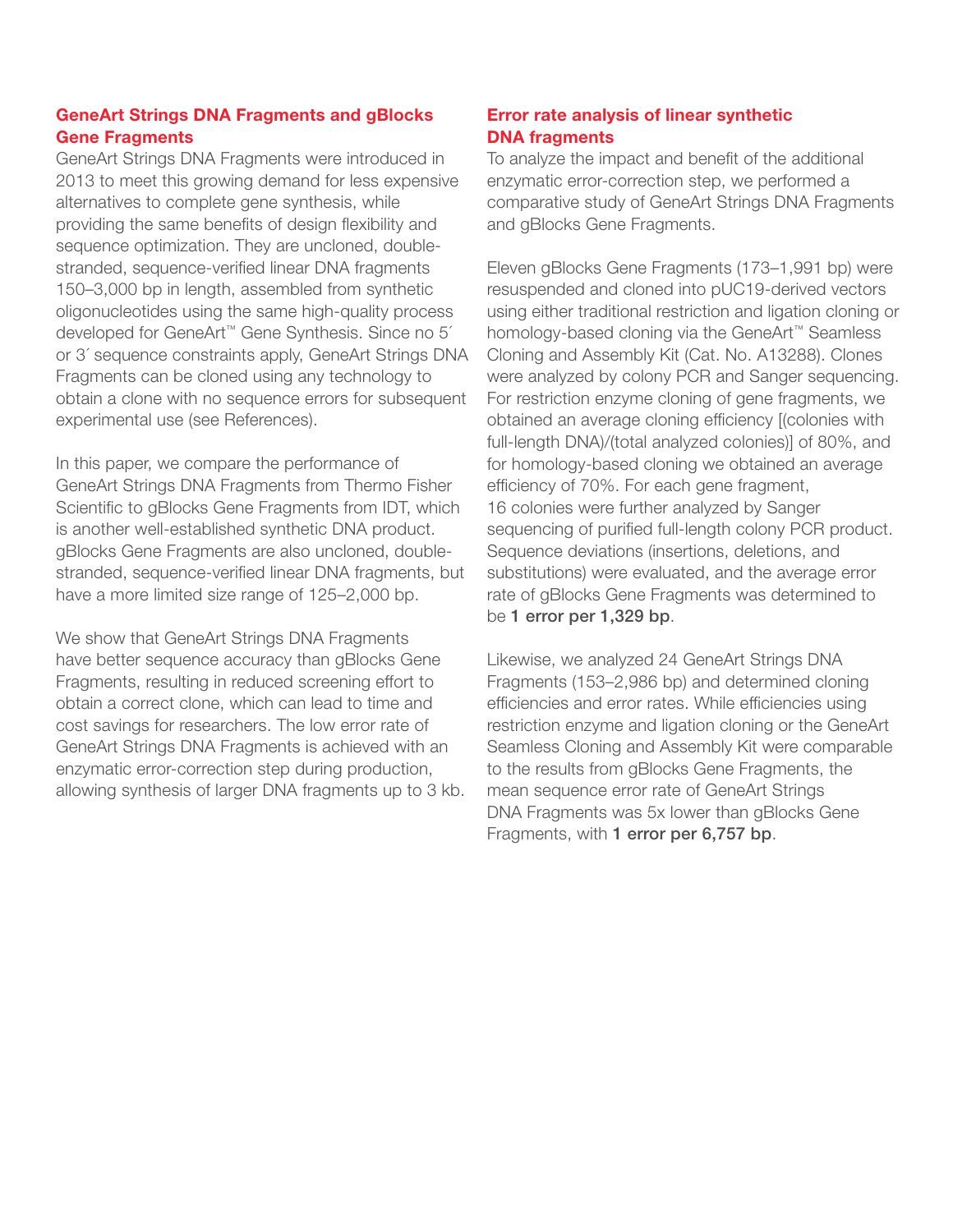

Figure 2. Error rates for gBlocks Gene Fragments vs. GeneArt Strings DNA Fragments.

Figure 2 illustrates the number of clones that need to be screened in order to find (with a 98% likelihood) at least one correct fragment when using gBlocks Gene Fragments or GeneArt Strings DNA Fragments. Since this number exponentially increases with the total size of the DNA fragment, differences in error rate become particularly substantial as fragments get longer.

Given the determined error rate of 1/1,329 bp for gBlocks Gene Fragments, 16 colonies containing a 2 kb fragment would have to be screened to find at least one correct clone. In theory, the equivalent screening effort would comprise 35 colonies for a gBlocks Gene Fragment of 3 kb, which would take considerable time and effort. (Note that gBlocks Gene Fragments are not actually available up to 3 kb.)

The substantial impact of sequence accuracy on downstream screening is apparent when doing the same calculation with GeneArt Strings DNA Fragments. With an error rate of 1/6,757 bp, the screening effort for a 2 kb fragment is reduced to only 3 colonies, and a correct 3 kb fragment can be identified by sequencing only 4 colonies. Since this trend continues beyond 3 kb, the error-correction technology also allows for direct assembly of two or more GeneArt Strings DNA Fragments to build larger constructs, which can then be screened and sequenced.